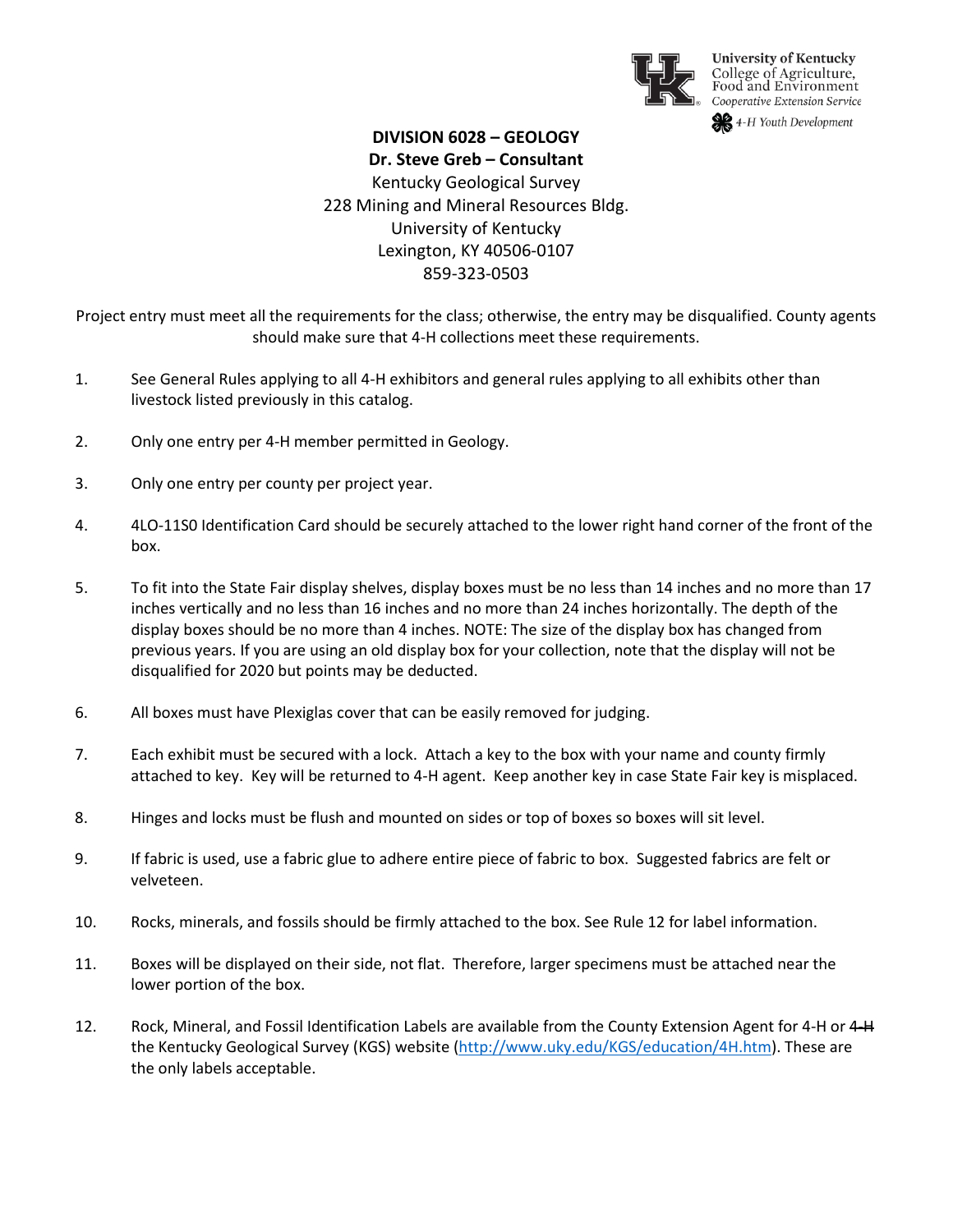- 13. Specimens that are polished may lose points.
- 14. Exhibits may be disqualified for class champion if:
	- a. Box does not fit in the size stated in rule 5
	- b. Box contains too few or too many specimens
	- c. Box does not have a Plexiglas cover that can be opened
	- d. Labels are not correctly filled out (see instructions and examples at the KGS website [http://www.uky.edu/KGS/education/4H.htm\)](http://www.uky.edu/KGS/education/4H.htm).
	- e. Specimen is mounted jewelry
	- f. The specimen is not clearly numbered on the label (the judge is unable to determine which specimen goes with which label).
	- g. Specimens are not arranged in numerical order
	- h. Duplicate specimens are used to reach minimum number. However, varieties of the same rock or mineral are acceptable if the specimen is identified by a different name (i.e., quartz, smoky quartz, amethyst, agate, chert, flint or calcite, Iceland spar, aragonite, travertine). Also acceptable if the duplicate specimen has an adjective in front of the specimen (i.e., calcite, red calcite, or limestone, fossiliferous limestone, oolitic limestone). If each entry in that class has duplicate named specimens, then each entry may qualify for class champion, but will not be eligible for grand champion.
- 14. The following score card will be used to judge geology exhibits:
	- a. Correct identification and labeling 5 points for each specimen (Collections will be judged more favorably that have different types of specimens, rather than many different varieties of the same rock, mineral, or fossil; i.e., gray limestone, light gray limestone, dark gray limestone, or red calcite, blue calcite, green calcite).
	- b. Cards/specimen: 1 point each that each specimen has the label completely filled out, along with specimen number.
	- c. Found on site: Since this is an exercise in becoming familiar with rocks, minerals, and fossils, an extra 1 point will be given for specimens that are found rather than purchased or given as gifts. (Be sure to ask permission if you have to enter private property. The Internet is a good place to search for rock clubs and geological surveys of your and other states for information on collecting localities.)
	- d. Neatness, arrangements, background 20 points for total exhibit
- 15. Class champion will be selected in each class with a Grand Champion and Reserve Grand Champion selected from Class Champions.
- 16. 4-H'ers entering fifth year and up cannot enter the same exhibit that has been judged in any previous State Fair.

Class information is provided on next page.

**Cooperative Extension Service** Agriculture and Natural Resources Family and Consumer Sciences 4-H Youth Development Community and Economic Development

Educational programs of Kentucky Cooperative Extension serve all people regardless of economic or social status and will not discriminate on the basis of race, color, ethnic origin, national origin, creed,<br>religion, political belief, sex, sexual orientation, gender identity, gender expression, pregnancy, marital status, genetic information, age, veteran status, or physical or mental disability. University of Kentucky,<br>Kentucky State University, U.S. Department of Agriculture, and Kentucky Counties, Cooperating. LEXINGTON, KY 40546